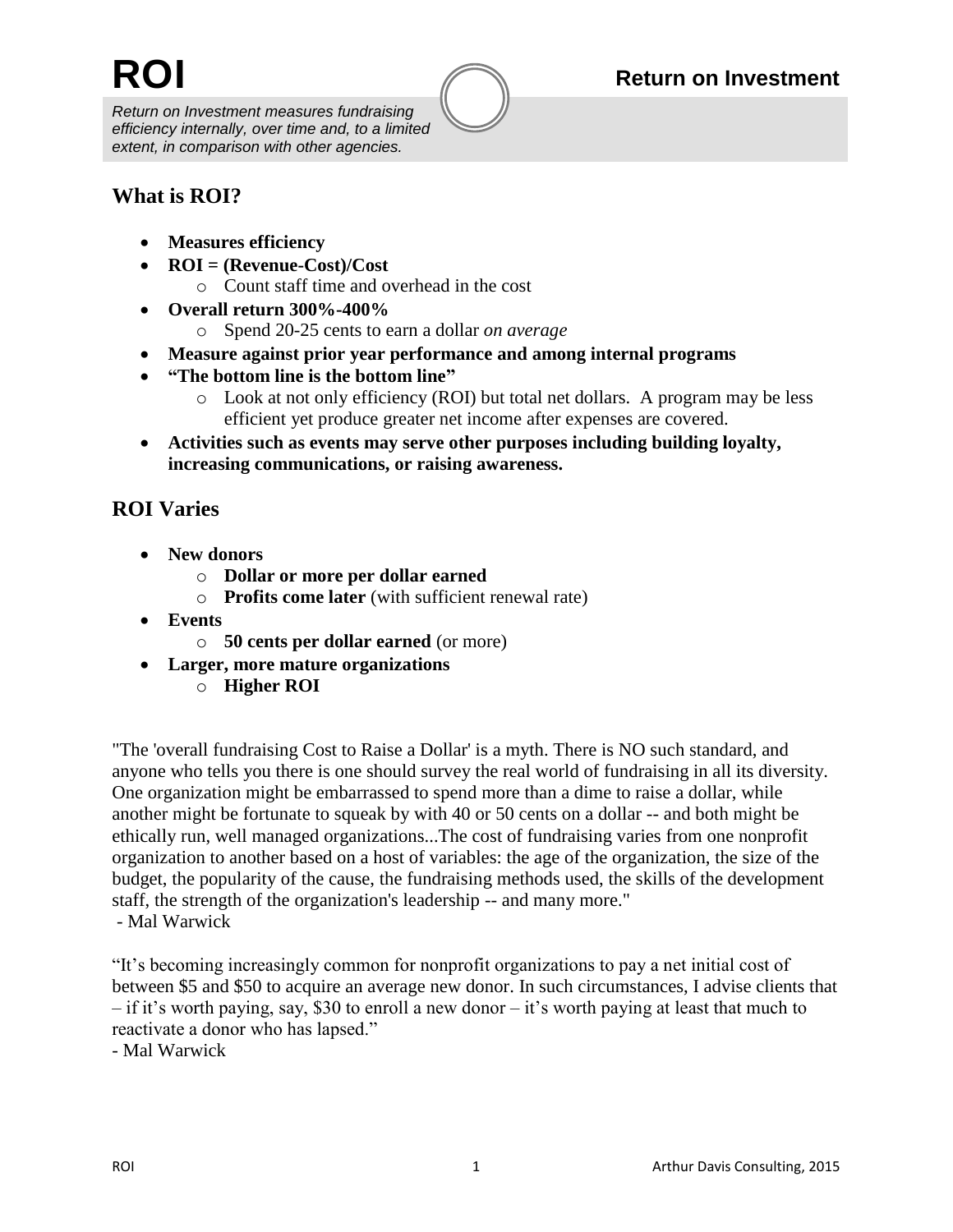*Return on Investment measures fundraising efficiency internally, over time and, to a limited extent, in comparison with other agencies.*

# **Reasonable Cost Guidelines for Solicitation Activities**

| Direct Mail (acquisition)                   | \$1.25 to \$1.50 per \$1.00 raised       |  |
|---------------------------------------------|------------------------------------------|--|
| Direct Mail (renewal)                       | \$0.20 to \$0.25 per \$1.00 raised       |  |
| <b>Membership Associations</b>              | \$0.20 to \$0.30 per \$1.00 raised       |  |
| Activities, Benefits and Special Events     | \$0.50 per \$1.00 raised (gross revenue) |  |
|                                             | and direct costs)*                       |  |
| Donor Clubs and Support Group Organizations | \$0.20 to \$0.30 per \$1.00 raised       |  |
| <b>Volunteer-led Personal Solicitation</b>  | \$0.10 to \$0.20 per \$1.00 raised       |  |
| Corporations                                | \$0.20 per \$1.00 raised                 |  |
| Foundations                                 | \$0.20 per \$1.00 raised                 |  |
| <b>Special Projects</b>                     | \$0.10 to \$0.20 per \$1.00 raised       |  |
| Capital Campaigns                           | \$0.10 to \$0.20 per \$1.00 raised       |  |
| <b>Planned Giving</b>                       | \$0.20 to \$0.30 per \$1.00 raised       |  |

## **National Averages for Fundraising Costs and Return on Investment**

| Method                                    | Cost      | <b>ROI</b> |
|-------------------------------------------|-----------|------------|
| Direct Mail to General Lists (non donors) | 115%      | $-15%$     |
| <b>Special Events</b>                     | 50%       | 50%        |
| <b>Planned Giving</b>                     | 25%       | 75%        |
| <b>Direct Mail to Prior Donors</b>        | 20%       | 80%        |
| Foundations/Corporations                  | 20%       | 80%        |
| <b>Major Gifts</b>                        | $5 - 10%$ | 90-95%     |
| National Average, all methods             | 20%       | 80%        |

## **ROI on Fundraising Events**

Software Advice published an interesting story on ROI for fundraising events. The results are listed not only in aggregate, *but also by size of agency*. Key findings:

- 1. Respondents say fun runs and walks are the easiest events to plan, generating moderate to high revenue for nonprofits of all sizes.
- 2. Small nonprofits are at a disadvantage compared to larger nonprofits: Respondents say the upfront investment for an event is a strain on resources.
- 3. On average, a-thon events have the lowest cost per dollar raised (CPDR), and thus are suitable for all nonprofits. Concerts have the highest CPDR, requiring a larger budget.
- 4. CPDR, number of new donors and number of attendees are the most popular metrics to measure event success, used by 83 percent, 80 percent and 75 percent of respondents, respectively.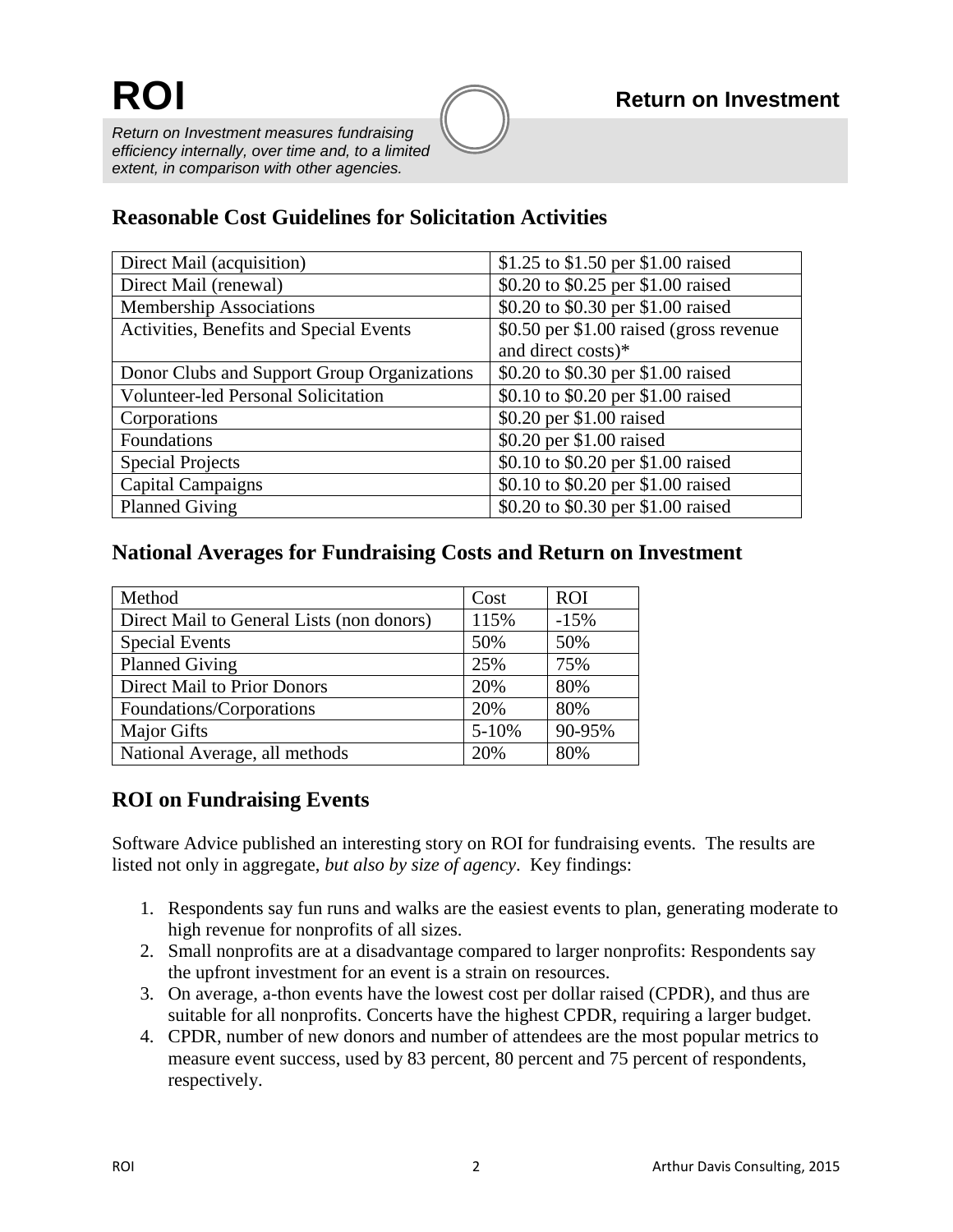